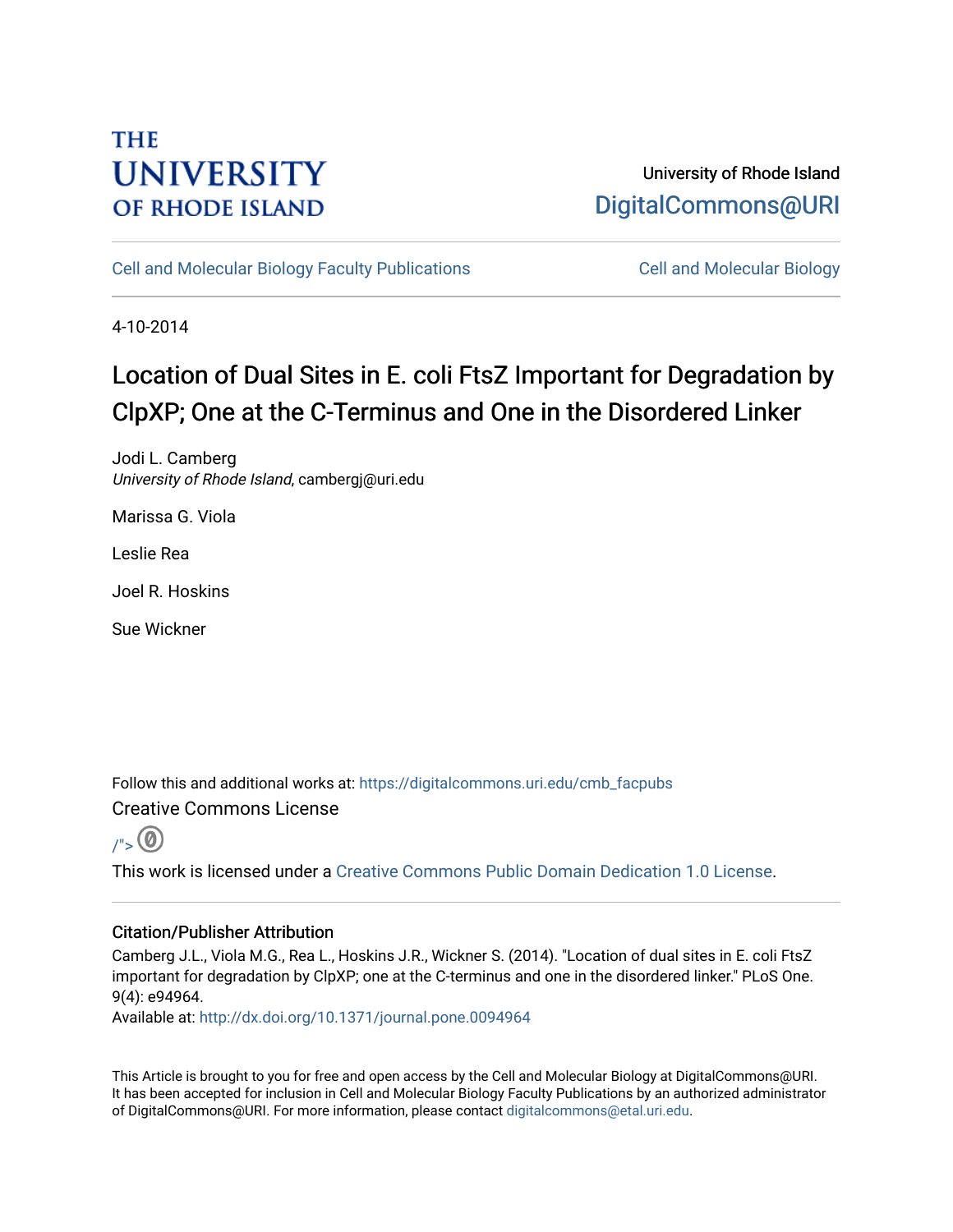## Location of Dual Sites in *E. coli* FtsZ Important for Degradation by ClpXP; One at the C-Terminus and One in CrossMark the Disordered Linker



### Jodi L. Camberg $^{1,2_\ast}$ , Marissa G. Viola $^2$ , Leslie Rea $^1$ , Joel R. Hoskins $^1$ , Sue Wickner $^{1_\ast}$

1 Laboratory of Molecular Biology, National Cancer Institute, National Institutes of Health, Bethesda, Maryland, United States of America, 2 Department of Cell and Molecular Biology, College of Environment and Life Sciences, University of Rhode Island, Kingston, Rhode Island, United States of America

#### Abstract

ClpXP is a two-component ATP-dependent protease that unfolds and degrades proteins bearing specific recognition signals. One substrate degraded by Escherichia coli ClpXP is FtsZ, an essential cell division protein. FtsZ forms polymers that assemble into a large ring-like structure, termed the Z-ring, during cell division at the site of constriction. The FtsZ monomer is composed of an N-terminal polymerization domain, an unstructured linker region and a C-terminal conserved region. To better understand substrate selection by ClpXP, we engineered FtsZ mutant proteins containing amino acid substitutions or deletions near the FtsZ C-terminus. We identified two discrete regions of FtsZ important for degradation of both FtsZ monomers and polymers by ClpXP in vitro. One region is located 30 residues away from the C-terminus in the unstructured linker region that connects the polymerization domain to the C-terminal region. The other region is near the FtsZ Cterminus and partially overlaps the recognition sites for several other FtsZ-interacting proteins, including MinC, ZipA and FtsA. Mutation of either region caused the protein to be more stable and mutation of both caused an additive effect, suggesting that both regions are important. We also observed that in vitro MinC inhibits degradation of FtsZ by ClpXP, suggesting that some of the same residues in the C-terminal site that are important for degradation by ClpXP are important for binding MinC.

Citation: Camberg JL, Viola MG, Rea L, Hoskins JR, Wickner S (2014) Location of Dual Sites in E. coli FtsZ Important for Degradation by ClpXP; One at the C-Terminus and One in the Disordered Linker. PLoS ONE 9(4): e94964. doi:10.1371/journal.pone.0094964

Editor: Dirk-Jan Scheffers, University of Groningen, Groningen Institute for Biomolecular Sciences and Biotechnology, Netherlands

Received December 13, 2013; Accepted March 21, 2014; Published April 10, 2014

This is an open-access article, free of all copyright, and may be freely reproduced, distributed, transmitted, modified, built upon, or otherwise used by anyone for any lawful purpose. The work is made available under the Creative Commons CCO public domain dedication.

Funding: This research was supported by the Intramural Research Program of the NIH National Cancer Institute, Center for Cancer Research (Award  $\#$ 1ZIABC008710-35) and the Rhode Island Foundation Medical Research Fund (Award  $\#$   $\#$ 20123829). The funders had no role in study design, data collection and analysis, decision to publish, or preparation of the manuscript.

Competing Interests: The authors have declared that no competing interests exist.

\* E-mail: cambergj@mail.uri.edu (JLC); wickners@mail.nih.gov (SW)

#### Introduction

AAA+ ATPases (ATPases associated with various cellular activities) represent a superfamily of ATPases that are present across kingdoms and encompass a variety of cellular functions, including intracellular trafficking, DNA replication, cytokinesis, protein folding and degradation. In Escherichia coli, the AAA+ ATPase ClpX partners with ClpP, a serine protease, to form a two-component ATP-dependent proteolytic machine. The substrate recognition component of the ClpXP protease is ClpX, which is present as a hexameric ring. Hexameric ClpX associates with ClpP, a barrel-shaped structure composed of two sevenmembered rings with an internal proteolytic chamber. Using the energy from ATP hydrolysis, ClpX unfolds polypeptides and threads the polypeptide chain through the central channel of ClpX and into the central proteolytic chamber of ClpP where degradation occurs [1]. The N-domain of ClpX interacts with several substrates directly, including E. coli UmuD and bacteriophage proteins MuA and lambda O protein [2–4]. Some degradation substrates require an adaptor protein for efficient recognition. Adaptor proteins bind specifically to a substrate and to ClpX to promote substrate engagement and initiation of unfolding by ClpX [5]. For example, the SspB protein enhances

degradation of ssrA-tagged substrates by promoting an interaction between ClpX and the ssrA-tag [6].

We previously demonstrated that ClpXP degrades polymerized and non-polymerized FtsZ in vitro, and the rate of degradation for polymerized FtsZ is faster than non-polymerized FtsZ [7]. FtsZ is recognized by ClpX directly and does not require an adaptor protein, however the N-domain of ClpX is important for degradation of FtsZ [7]. FtsZ, a homolog of the eukaryotic protein tubulin, is essential in  $E.$  coli and forms a large structure with ringlike architecture at the nascent division site; this structure is referred to as the Z-ring [8]. Formation of the Z-ring precedes constriction at the septum and cell separation. Evidence suggests that the Z-ring may be comprised of dynamic FtsZ protein filaments that are bundled and tethered to the inner face of the cytoplasmic membrane through direct interactions with membrane-associated proteins FtsA and ZipA [8].

FtsZ is a GTPase and assembles into dynamic polymers in the presence of GTP in vitro [9]. Several proteins in E. coli bind to FtsZ and influence the dynamic assembly of FtsZ fibers [8]. These include ZipA, ZapA and ZapC, which stabilize FtsZ polymers from disassembly and promote lateral bundling [8,10,11]. Conversely, E. coli proteins MinC, SlmA and ClpXP destabilize FtsZ fibers and promote disassembly [7,12–14]. Of these modulators of FtsZ assembly, several, including FtsA, ZipA,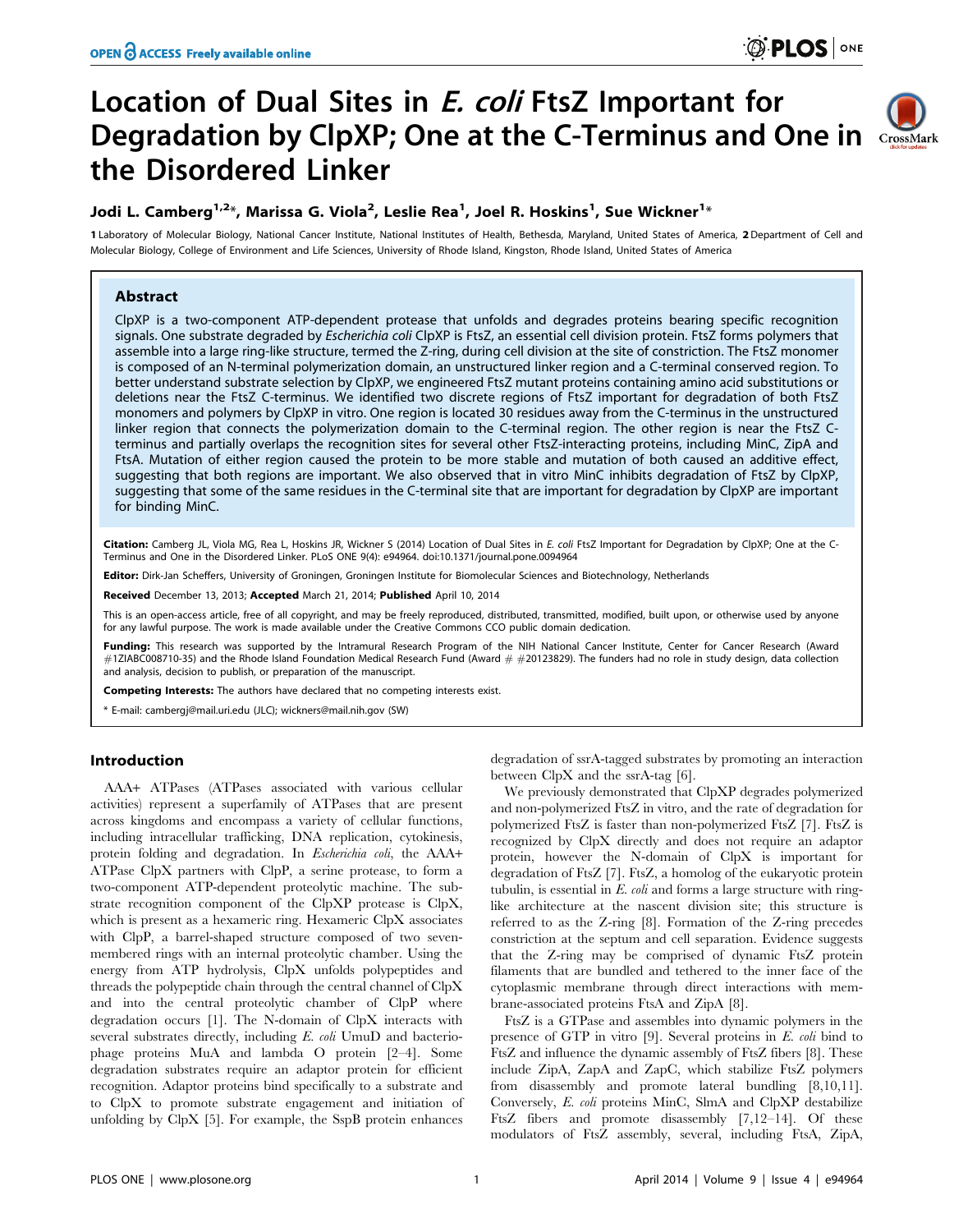ClpXP and MinC, have been demonstrated to interact with a region of FtsZ near the C-terminus that contains a highly conserved sequence, referred to as the conserved core [7,8,15,16]. MinC has been suggested to have a second interaction with FtsZ near the GTP-binding site at the interface between adjacent protomers [17]. MinC functions to prevent lateral bundling of FtsZ fibers and longitudinal polymer assembly [18].

Although it degrades FtsZ in vivo and in vitro, ClpXP is not an essential protein in E. coli for cell division or other cellular functions [19]. However, it modulates cell division by lowering the concentration of FtsZ, thereby shifting the dynamic equilibrium away from the polymerized form of FtsZ [7]. Several other modulators of FtsZ assembly are also not essential, including the FtsZ-associated proteins ZapA, ZapB, ZapC and ZapD [20]. Unlike the other modulators of FtsZ assembly, ClpXP is not a dedicated cell division protein and degrades many diverse protein substrates [21].

In the present study we report the identification of two regions near the FtsZ C-terminus that are important for degradation of FtsZ by ClpXP. One region is located 30 amino acids away from the C-terminus in an unstructured linker and the other region includes residues near the C-terminus. Our results suggest that ClpX recognizes FtsZ through dual contacts and residues in both regions are important for degradation by ClpXP. Although FtsZ degradation does not require an adaptor, degradation is inhibited when the SspB adaptor binding site on the ClpX N-domain is occupied by a peptide containing 10 C-terminal amino acid residues of SspB. We also demonstrate in vitro that FtsZ degradation is reduced in the presence of excess MinC, which is consistent with both MinC and ClpXP interacting with an overlapping region of FtsZ near the C-terminus.

#### Experimental Procedures

#### Bacterial strains and plasmids

E. coli strains and plasmids used in this study are listed in Table S1. Bacteria were grown in Lennox (LB) liquid broth at  $30^{\circ}$ C in the presence of ampicillin and arabinose, where indicated. The chromosomal araE promoter was replaced in MG1655 by P1 transduction with the constitutive promoter  $P_{CP18}$  to regulate expression of the high-capacity transporter  $(anaE)$  [22,23]. Plasmids encoding FtsZ mutant proteins were constructed by site-directed mutagenesis of pBAD-FtsZ, pGfp-FtsZ and pEt-FtsZ using the Quik-Site II Mutagenesis kit (Agilent) [7,24,25].

#### Proteins and Peptides

E. coli FtsZ [7], ClpX [26], ClpP [27] and GFP-ssrA [28] proteins were expressed and purified as described previously. ClpX(E185Q) was purified like wild type ClpX [26]. The Cterminal SspB peptide, XB, with the sequence NH2- RGGRPALRVVK-COOH was purchased from Life Technologies. MinC was cloned into vector pET-24b (EMD-Millipore). Expression was induced in  $BL21(\lambda DE3)$  cells (EMD-Millipore USA) (Table S1) at  $30^{\circ}$ C by adding 0.5 mM  $\beta$ -D-isopropylthiogalactoside after cells reached an  $O.D<sub>600</sub>$  of 1.2. After 3 h of induction, cells were harvested by centrifugation at  $6,000 \times g$  for 20 min, resuspended in 25 mM Tris-HCl, pH 8.0, 50 mM KCl, 10% glycerol, 1 mM EDTA and 1 mM TCEP [tris(2-carboxyethyl)phosphine], and then lysed by French press. The cell lysate was centrifuged at  $35,000 \times g$  for 30 min at 4°C. MinC was purified from the soluble cell extract by chromatography on a Q sepharose column. Bound proteins were eluted with a KCl gradient (50– 600 mM). Fractions containing MinC were fractionated on a sephacryl S-100 column equilibrated with 25 mM Tris-HCl, pH 7.5, 100 mM KCl, 10% glycerol and 1 mM TCEP. Protein concentrations are reported for ClpX hexamers, ClpP tetradecamers, MinC dimers and FtsZ monomers.

FtsZ mutant proteins were expressed in  $E.$  coli BL21 ( $\lambda$ DE3) and purified like wild type FtsZ as described [7]. To incorporate fluorescent labels into active FtsZ wild type or mutant proteins, stable polymers were formed by adding GTP in the presence of CaCl<sub>2</sub>, then labeled with Alexa fluor 350, 488 or 670 succinimidyl ester (Life Technologies) to a degree of labeling ranging from 0.5– 5.0 mol/mol as described [29]. Fluorescent FtsZ wild type and mutant proteins were depolymerized as described to obtain active labeled protein [30].

#### Degradation Reactions

Fluorescent wild type or mutant FtsZ  $(10 \mu M)$  was incubated in assembly buffer [50 mM MES (morpholino-ethane-sulfonic acid), pH 6.5, 50 mM KCl and 10 mM  $MgCl<sub>2</sub>$ ] with 25  $\mu$ g/ml, acetate kinase and 15 mM acetyl phosphate. Where indicated, 2 mM GTP was added and reactions were incubated for 3 min at room temperature to promote FtsZ polymer formation. After polymerization, ClpX, ClpP and 4 mM ATP were added, where indicated, at the start of the degradation reaction. After incubation for 30 min, degradation reactions were stopped by the addition of 25 mM EDTA. Reactions were filtered on Nanosep ultrafiltration membranes (Pall Life Sciences) (MWCO 10 kDa), pre-washed with 100 mM NaCl containing 0.01% Triton X-100, by centrifugation at  $16,000 \times g$  for 20 min. Total fluorescence of peptides in the eluent was measured using a Cary fluorometer. Background correction was made by subtracting the fluorescence of the eluting volume from reactions containing fluorescent FtsZ wild type or mutant protein, but without ClpXP.

Degradation reactions containing FtsZ in the presence of MinC were performed as above, except the final concentration of FtsZ present in the reaction was 5 µM. MinC was included in the FtsZ degradation reaction at final concentrations of 2, 5, 10 and 20  $\mu$ M.

GFP-ssrA degradation was monitored by measuring the loss of fluorescence with time as described in reactions containing ClpX, ClpP, ATP and MinC, where indicated [28].

#### Functional assays of FtsZ mutant proteins in vivo

E. coli strain MCZ84, containing the chromosomal  $\text{fix} \text{X04}$  gene, was transformed with arabinose inducible pBAD expression plasmids listed in Table S1 encoding FtsZ wild type and mutant proteins. Strains were grown overnight at  $30^{\circ}$ C in Lennox Broth containing ampicillin  $(100 \ \mu\text{g m}^{-1})$ . Stationary phase cultures were diluted 1:100 in LB broth containing 0.05% NaCl, 0.02% arabinose and ampicillin, and grown at  $42^{\circ}$ C for 4 h. Colony forming units (CFU) were determined by dilution plating onto LB agar containing ampicillin, then growing the colonies overnight at the permissive temperature.

#### Assembly Characterization of FtsZ mutant proteins

FtsZ wild type and mutant proteins were assayed for GTP hydrolysis using the phosphate detection reagent Biomol Green (Enzo Life Sciences). Reactions containing  $5 \mu M$  FtsZ and 1 mM GTP in assembly buffer were incubated at  $30^{\circ}$ C for 15 min. The amount of free phosphate was measured in reactions at 0 and 15 min by comparison to a phosphate standard curve. Rates were calculated by measuring the amount of free phosphate released during the incubation period.

To measure polymerization by light scattering, wild type and mutant FtsZ polymers were assembled in reactions  $(80 \mu l)$ containing assembly buffer and  $8 \mu M$  FtsZ. Polymerization was monitored with time after the addition of 1 mM GTP by light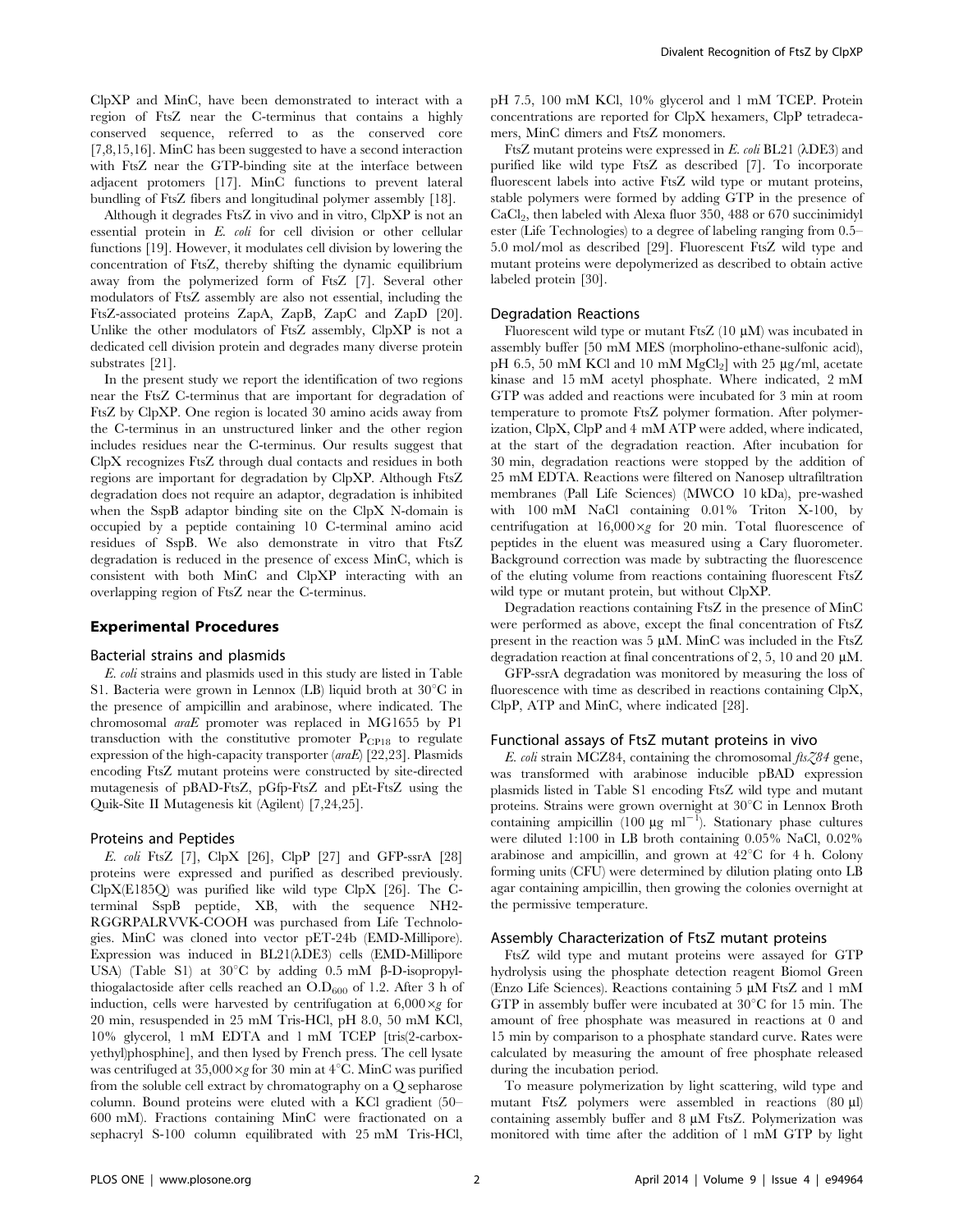scattering using a Cary Eclipse fluorescence spectrophotometer with excitation and emission wavelengths set to 450 nm and 5 nm slit widths. Baseline readings were collected for two min, GTP was added and light scattering was measured for 30 min. FtsZ wild type and mutant polymers were visualized by negative staining with uranyl acetate and electron microscopy as described [48].

#### Polymerization Assays with MinC

Fluorescent FtsZ polymers were assembled by mixing  $5 \mu M$ fluorescence-labeled FtsZ in assembly buffer in the presence of 25 mg/ml acetate kinase and 15 mM acetyl phosphate. GTP (2 mM) was added and reactions were incubated for 3 min. Where indicated MinC, ClpX, ClpP and 4 mM ATP were added, and reactions were incubated for 10 min. FtsZ polymers were collected by centrifugation for 30 min at 129,000 $\times$ g at 23°C. Supernatants and pellets were resuspended in assembly buffer containing 0.1 M NaCl and 0.005% Triton X-100. Total fluorescence was measured in supernatants and pellets.

#### Co-sedimentation Assays

FtsZ polymers were assembled by adding 2 mM GTP to reactions containing assembly buffer, 25 µg/ml acetate kinase and 15 mM acetyl phosphate with 250 pmol FtsZ wild type or mutant protein. After incubating the reaction for 3 min to allow for GTPdependent polymerization, 1.5, 5.0 or 12.5 pmol ClpX(E185Q) and 4 mM ATP were added to the reaction. The final reaction volume was 25 µl. After incubating for 10 min, reactions were centrifuged at  $129,000 \times g$  for 30 min. Supernatants and pellets, resuspended in an equivalent volume of assembly buffer, were analyzed by SDS-PAGE and Coomassie staining. The relative amounts of ClpX(E185Q) in supernatant and pellet fractions were quantified by densitometry, and pmol of ClpX(E185Q) in the pellet fraction was calculated. Values were background-corrected by subtracting the total pmol of ClpX(E185Q) present in the pellet under identical conditions but omitting GTP and normalized to the amount of polymerized wild type or mutant FtsZ detected, which ranged from 99 to 174 pmol.

#### Results

#### The C-terminal region of FtsZ is important for recognition and degradation by ClpXP

The region of FtsZ referred to as the ''conserved C-terminal core'', which includes residues 370 through 379 [16], is located near the C-terminus (Fig. 1A). Residues 380 through 383 of FtsZ are less conserved and referred to as the C-terminal variable region [31]. The conserved core region contains residues that interact with several cell division proteins, including FtsA, ZipA and MinC [7,8,15,16]. In addition residues within 18 amino acids of the C-terminus, 366 to 383, are important for degradation by ClpXP [7]. To elucidate the residues within this region of FtsZ that are important for ClpX recognition we constructed FtsZ deletion and substitution mutants (Fig. 1A). FtsZ( $\Delta_{380-383}$ ) is a deletion mutant that lacks the C-terminal four amino acid variable region and FtsZ( $\Delta_{375-383}$ ) is a deletion mutant lacking the Cterminal nine amino acids. We also engineered substitution mutations at two positively charged residues near the C-terminus, R379E and K380A. We determined the rates of degradation of fluorescent wild type and mutant FtsZ by ClpXP by monitoring the appearance of degradation products using an ultrafiltration assay. As we previously observed, FtsZ was degraded at an approximately 2-fold faster rate in the presence of GTP, the condition that promotes FtsZ polymerization, than in the absence of GTP  $(0.20 \text{ min}^{-1}$  and  $0.11 \text{ min}^{-1}$  in the presence and absence

of GTP, respectively) (Fig. 1B). However, FtsZ mutant proteins lacking either four or nine residues from the FtsZ C-terminus were degraded at  $\sim$ 75% reduced rates compared to wild type FtsZ in the presence of GTP and  $\sim65\%$  reduced rates compared to wild type FtsZ in the absence of GTP. The reduction in the degradation rates of FtsZ( $\Delta_{380-383}$ ) and FtsZ( $\Delta_{375-383}$ ) were similar to the reduction in the degradation rate previously observed for FtsZ( $\Delta_{366-383}$ ) (Fig. 1B) [7]. We also observed that FtsZ substitution mutants FtsZ(R379E) and FtsZ(K380A) were degraded by ClpXP at  $\sim$  75% and  $\sim$  55% reduced rates, respectively, compared to wild type FtsZ in both the presence and absence of GTP (Fig. 1B). These results indicate that the positively charged residues R379 and K380 of FtsZ are important for degradation of FtsZ by ClpXP. Taken together, our results suggest that ClpX recognizes FtsZ through a C-terminal recognition motif and further implicates amino acid residues R379 and K380 as important for degradation by ClpXP.

Structural models of an E. coli FtsZ C-terminal peptide containing residues 367 through 383, which cocrystallized with the FtsZ-binding domain of ZipA, show a nine amino acid linear alpha helix at the FtsZ C-terminus (Fig. 1C) [32]. Amino acid residues R379 and K380 are located within the C-terminal helix, and the side chains extend outward. Cocrystallization of this region with FtsA from Thermatoga maritima showed an alternative configuration, with the helix containing a 90 degree bend, which could suggest that the FtsZ tail may be capable of adopting different conformations [33]. In the absence of structural information concerning the configuration of the E. coli FtsZ Cterminal tail with ClpX, this region has been illustrated based on the E. coli model with ZipA (Fig. 1C) [32].

Our results indicate that the FtsZ C-terminal region, containing positively charged amino acid residues R379 and K380, is important for degradation of FtsZ by ClpXP. ClpX is known to recognize the C-termini of substrates that contain one of two distinct recognition motifs; one motif, referred to as C motif-1, resembles the C-terminal LAA residues of the ssrA tag sequence, and a second motif, referred to as C motif-2, resembles the Cterminal sequence of the degradation substrate from bacteriophage Mu, MuA, a DNA transposase [21]. An alignment of the FtsZ C-terminus with the C-terminal 10 amino acids from substrates that contain recognition tags bearing similarity to the C motif-2 consensus motif  $(R/H-x-K/R-K-\Phi)$  with x representing any amino acid and  $\Phi$  representing a hydrophobic amino acid residue) is shown in Fig. 1D [21]. The alignment shows similarities between the C-terminus of FtsZ and other ClpXP degradation substrates, including K380 and the nearby hydrophobic amino acid A382. The reduced rate of degradation observed for the mutant protein FtsZ( $\Delta_{380-383}$ ), which is missing both K380 and A382, compared to wild type FtsZ is consistent with the suggestion that these residues are important for degradation by ClpXP.

Additional substitution mutations in the conserved alpha-helical region near the FtsZ C-terminus were constructed and tested for degradation by ClpXP (Fig. S1). We observed  $\sim 50\%$  reduced rates of degradation of two mutant proteins FtsZ(F377A) and FtsZ(P375G) in the presence of GTP, compared to wild type FtsZ; however, we did not observe similar reductions when GTP was omitted (Fig. S1). One mutant protein, FtsZ(L378A), was degraded at a 1.9-fold faster rate than wild type FtsZ in the absence of GTP, but not in the presence of GTP. Together, these results suggest that amino acid residues in the vicinity of the recognition motif may modulate the rate of degradation in the presence or absence of GTP.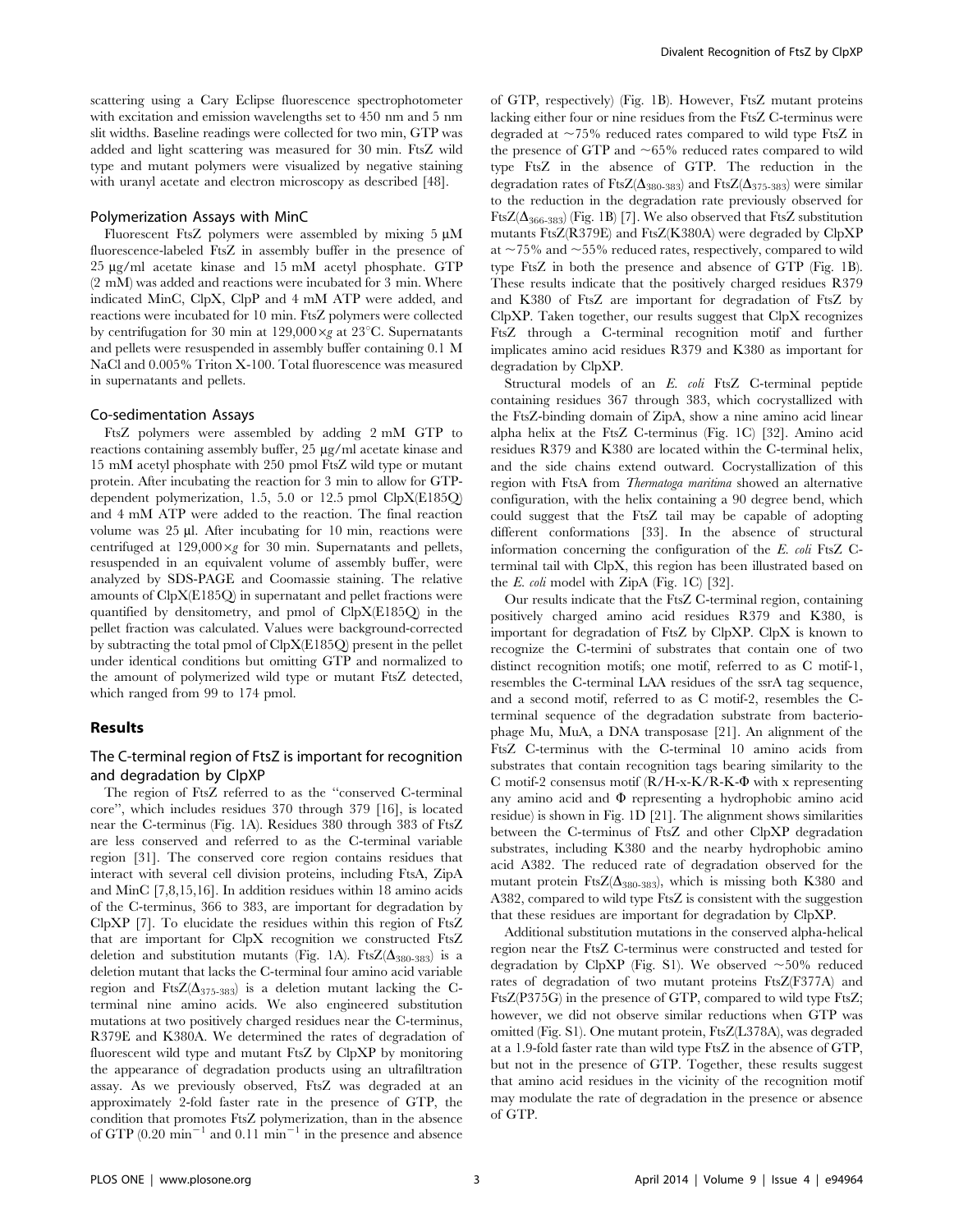

Figure 1. The FtsZ C-terminus is important for ClpXP degradation. A. Linear schematic diagram of FtsZ protein separated into three regions: the polymerization domain (amino acids 1 through 316), the unstructured linker (amino acids 317 through 369) and the C-terminal domain or conserved core region (amino acids 370 through 383). The C-terminal FtsZ deletions and substitution mutations used here are presented. B. Comparison of rates of degradation of FtsZ wild type and mutant proteins in the presence and absence of GTP from in vitro degradation reactions containing 10 µM wild type or mutant fluorescent FtsZ and 1 µM ClpXP. C. Structural model of the C-terminal alpha-helical region of FtsZ, residues 367 through 383, that cocrystallized with ZipA (PDB entry 1F47) [32]. Side chains are shown for R379 (red) and K380 (blue). D. Alignment of the Cterminal amino acid sequences of several proteins recognized by ClpX. C-terminal sequences shown belong to the consensus C motif-2 family of ClpX recognition tags (R/H-x-K/R-K-W with x representing any amino acid and W representing a hydrophobic amino acid residue) [21]. In B, data from 3 replicates are presented as mean  $\pm$  SEM. doi:10.1371/journal.pone.0094964.g001

#### The linker region of FtsZ also contains residues important for degradation by ClpXP

Our observation that deletion of 4, 9, or 18 residues from the FtsZ C-terminus reduced degradation by ClpXP but did not abolish it (Fig. 1B), suggests that additional residues in FtsZ may also participate in a ClpX interaction. Therefore we examined the linker region of FtsZ, residues 317 through 369, between the polymerization domain and the conserved C-terminal domain for an additional site of interaction for ClpX (Fig. 2A). The linker region overall is poorly conserved in bacteria, and structure prediction algorithms suggest that the linker has little secondary structure. Erickson and colleagues recently showed that the linker region is an intrinsically disordered peptide and because it could be replaced with almost any sequence of similar length, it likely functions as a bridge, linking the FtsZ polymerization domain to the C-terminal protein interaction sites via a flexible tether [34]. By sequence examination, we identified a 10-residue motif in the linker region (349 QEQKPVAKVV 358) that contains 60% homology to the ClpXP recognition signal in Mu repressor, however the region did not strictly adhere to the C motif-2 consensus motif (R/H-x-K/R-K-W) (Fig. 2A). To probe this region further and test if residues in this potential site are also important for the interaction with ClpX, we constructed several triple alanine substitutions in the region, shown in Fig. 2B. We compared rates of degradation of the FtsZ linker mutant proteins to wild type FtsZ in the presence and absence of GTP (Fig. 2C). We observed that two of the mutant proteins we constructed, FtsZ(352AAA) and FtsZ(356AAA), were degraded at 60–75% slower rates than wild type FtsZ in both the presence and absence of GTP. However, a nearby triple alanine substitution mutant, 349AAA, was degraded at a rate similar as wild type FtsZ (Fig. 2C).

To test if the two regions we identified are both important for degradation, we constructed FtsZ(352AAA,  $\Delta_{375-383}$ ). We observed that mutation of both sites in FtsZ, one in the linker and the other near the C-terminus, abolished degradation by ClpXP in the presence or absence of GTP (Fig. 2C). Taken together, our data demonstrate that two regions of FtsZ separated by approximately 20 residues promote the recognition and degradation of FtsZ. Disruption of both regions in FtsZ prevents degradation by ClpXP.

#### FtsZ mutant proteins hydrolyze GTP and exhibit GTPdependent polymerization

To test if FtsZ mutant proteins are functional for GTPdependent assembly and GTP hydrolysis, we performed a characterization of FtsZ mutant proteins in vitro. As expected, all of the mutant proteins hydrolyze GTP. Many of the FtsZ mutant proteins exhibit rates of GTP hydrolysis similar to wild type FtsZ  $(4.9\pm0.6 \text{ min}^{-1})$ , however we observed a  $\sim$ 40% slower rate of GTP hydrolysis by FtsZ(349AAA) and FtsZ(352AAA,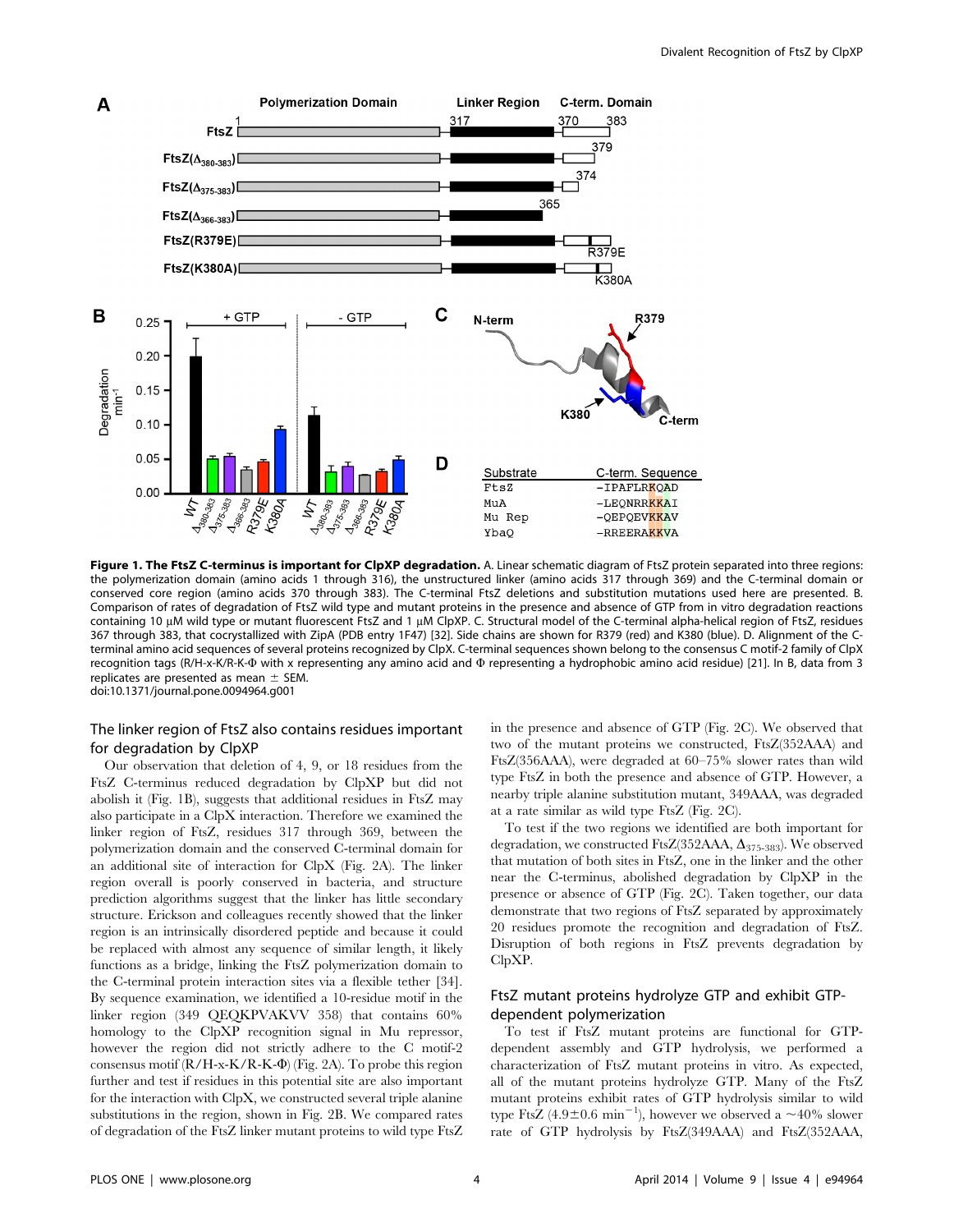

Figure 2. Residues in the linker region of FtsZ are important for degradation by ClpXP. A. Alignment of FtsZ residues 349 through 358 from the linker domain with the C-terminal ClpX recognition region of Mu repressor protein from phage Mu. B. Linear schematic diagram of FtsZ showing regions of the linker that were tested by triple alanine scanning mutagenesis of wild type FtsZ and truncated FtsZ( $\Delta_{375-383}$ ). C. Comparison of rates of degradation of wild type and mutant FtsZ, proteins in the presence and absence of GTP from in vitro degradation reactions containing 10  $\mu$ M wild type or mutant fluorescent FtsZ and 1  $\mu$ M ClpXP. Data from 3 replicates are presented as mean  $\pm$  SEM. doi:10.1371/journal.pone.0094964.g002

 $\Delta_{375-383}$  compared to wild type FtsZ (Fig. 3A). In addition all of the mutant proteins showed an increase in light scatter when GTP was added indicating that they polymerize in a GTP-dependent manner (Fig. 3B). However, the increase in light scatter upon addition of GTP was  $\sim 30-70\%$  less with FtsZ(R379E), FtsZ(K380A), FtsZ ( $\Delta$ <sub>380-383</sub>), FtsZ(356AAA) and FtsZ(352AAA,  $\Delta_{375-383}$  compared to wild type FtsZ. Visualization by electron microscopy and negative staining showed that all of the FtsZ mutant proteins tested formed single-stranded filaments in the presence of GTP (Fig. S2), including FtsZ(352AAA,  $\Delta_{375-383}$ ) which showed reduced GTPase activity and GTP-stimulated light scatter. We also observed fiber bundles in addition to single stranded filaments by electron microscopy for mutant proteins FtsZ(R379E), FtsZ(352AAA) and FtsZ(352AAA,  $\Delta$ <sub>375-383</sub>).

#### A region in the ClpX N-domain overlapping the SspB binding site is important for FtsZ recognition and degradation by ClpXP

We next wanted to investigate the region of ClpX N-domain that interacts with FtsZ. The N-domain of ClpX, comprised of residues 1 through 61, is important for recognition and degradation of FtsZ [7]. The ClpX N-domain is also essential for recognition and degradation of lambda O protein and adaptormediated substrate recognition and degradation, including

ssrA-tagged proteins in the presence of adaptor protein SspB [3,6,35]. A peptide corresponding to the 10 C-terminal amino acids of SspB, referred to as the XB peptide, binds directly to the ClpX N-domain and inhibits SspB-stimulated degradation of ssrA tagged substrates [36,37]. The XB peptide also inhibits degradation of lambda O protein, and structural studies suggest that the lambda O binding site on ClpX overlaps with the SspB binding site [3,35]. Since the ClpX N-domain is essential for recognition and degradation of FtsZ by ClpXP [7], we tested if degradation is susceptible to inhibition by the XB peptide. We monitored degradation of FtsZ in the presence of increasing amounts of XB peptide with and without GTP. We observed that addition of XB peptide inhibited degradation of FtsZ in the presence and absence of GTP in a concentration-dependent manner (Fig. 4A). The XB peptide is approximately two-fold more inhibitory against FtsZ degradation in the presence of GTP than in the absence of GTP. These results show that the region of SspB that interacts with the N-domain of ClpX is an inhibitor of FtsZ degradation. They suggest that the FtsZ binding site on ClpX overlaps with the SspB adaptor-binding site. These results also demonstrate that FtsZ polymers are more susceptible to inhibition by the peptide than FtsZ monomers.

Next we tested if both regions of FtsZ that promote ClpXP degradation, the linker and the C-terminal region, are susceptible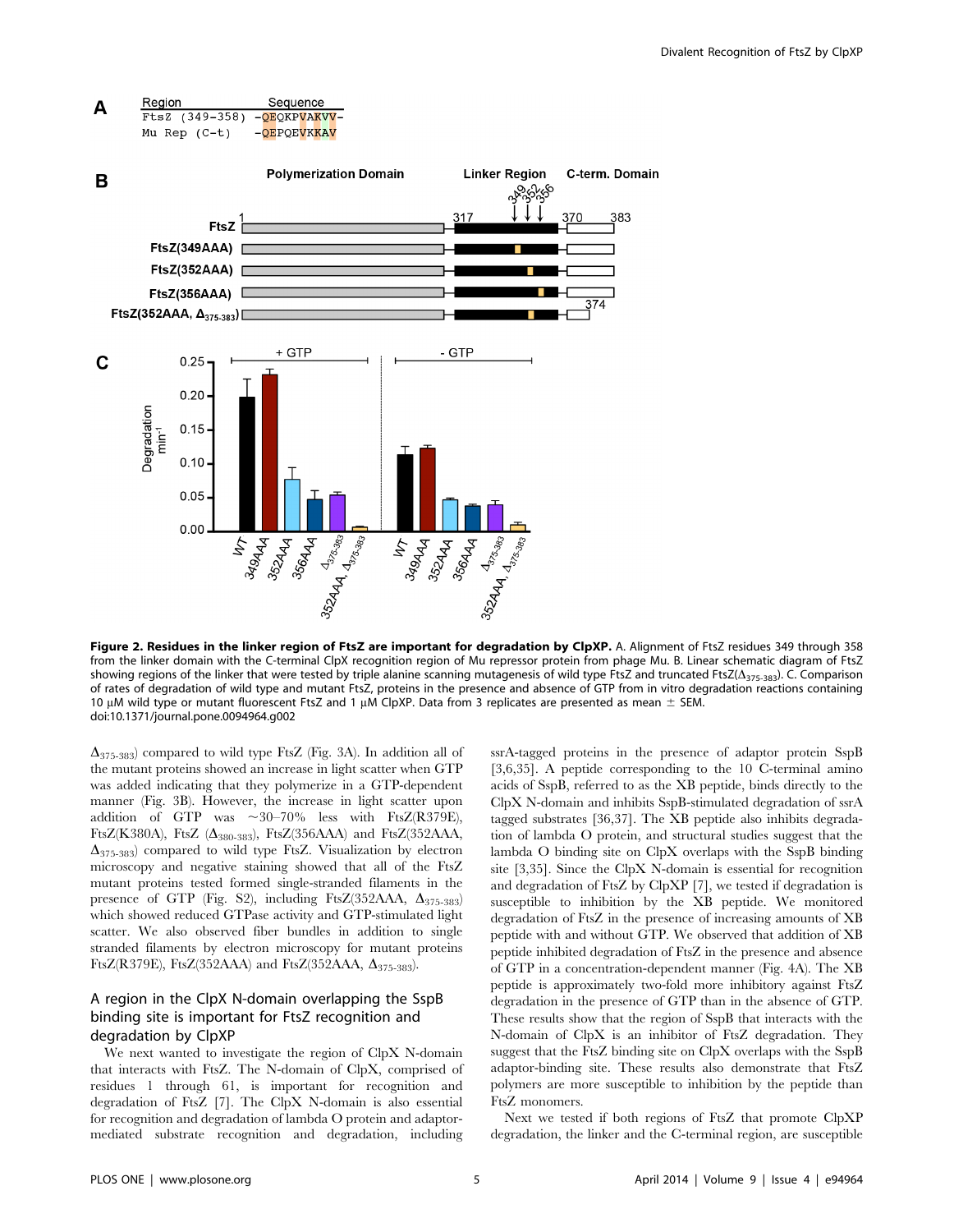

Figure 3. FtsZ mutant proteins with C-terminal mutations hydrolyze GTP and assemble into polymers. (A) Rates of GTP hydrolysis were measured in reactions containing FtsZ wild type or mutant (5 µM) and GTP (1 mM) as described in Experimental Procedures. Data from 3 replicates are presented as mean  $\pm$  SEM. (B) GTPdependent assembly of FtsZ wild type and mutant proteins  $(8 \mu M)$  was monitored by  $90^\circ$  light scattering as described in Experimental Procedures. A baseline was collected for 2 min, then GTP was added when indicated, to stimulate polymerization. Light scattering was measured for 25 min. Data shown is representative of 3 replicates. doi:10.1371/journal.pone.0094964.g003

to peptide inhibition by monitoring degradation of FtsZ(352AAA) and FtsZ( $\Delta_{375-383}$ ) in the presence and absence of the XB peptide. Our results show that degradation of FtsZ(352AAA) and FtsZ( $\Delta_{375-383}$ ) is inhibited by the XB peptide to a similar extent as wild type FtsZ (Fig. 4B), suggesting that the SspB binding region of the ClpX N-domain is important for interaction with both of the FtsZ degradation signals, the one in the linker and the one near the C-terminus.

#### Association of ClpX with wild type and mutant FtsZ polymers

Having shown that FtsZ degradation by ClpXP involves two regions of FtsZ (Fig. 1B and 2C), we wanted to determine if the FtsZ mutant proteins that are poorly degraded by ClpXP are defective in an interaction with ClpX. To test this, we performed a co-pelleting assay to monitor the association of polymerized FtsZ wild type or mutant protein with an ATP hydrolysis defective mutant of ClpX, ClpX(E185Q), which can form stable interactions with substrates in the presence of ATP [38]. We observed that ClpX(E185Q) co-pelleted with wild type FtsZ polymers in a concentration-dependent manner (Fig. 5). ClpX(E185Q) also associated with FtsZ(356AAA) polymers. However, slightly less ClpX(E185Q) co-pelleted with polymers containing FtsZ( $\Delta_{375-383}$ ), FtsZ(352AAA) or FtsZ(352AAA,  $\Delta_{375-383}$ ) than wild type FtsZ, suggesting that these mutants are slightly defective for the association with ClpX(E185Q).



Figure 4. A peptide corresponding to the C-terminus of the SspB adaptor inhibits FtsZ degradation. A. Relative rate of FtsZ degradation by ClpXP in the presence and absence of GTP with increasing concentration of SspB peptide (10, 20, 40 or 80  $\mu$ M). Relative rate of FtsZ degradation was defined by  $V/V_o$ , where V is equal to the rate in the presence of SspB peptide and  $V<sub>o</sub>$  is equal the rate in the absence of SspB peptide. Degradation reactions contained 15  $\mu$ M fluorescent FtsZ, 0.75 µM ClpXP, ATP and, where indicated, GTP. Data were fit to a nonlinear dose-response inhibitor curve. B. Comparison of relative rates of degradation of wild type FtsZ, FtsZ $(\Delta_{375-383})$  and FtsZ(352AAA) in the presence of 0, 20 or 50 µM SspB peptide. Reactions contained 10  $\mu$ M FtsZ wild type or mutant protein, 0.75  $\mu$ M ClpXP with GTP and ATP. In A and B data from 3 replicates are presented as mean  $±$  SEM.

doi:10.1371/journal.pone.0094964.g004



Figure 5. Association of FtsZ wild type and mutant polymers with ClpX. The interaction between ClpX and FtsZ was measured by monitoring the fraction of ClpX ATP hydrolysis mutant, ClpX(E185Q), that co-pellets with FtsZ wild type or mutant protein in the presence of GTP. Pelleted ClpX(E185Q) and FtsZ was quantified by Coomassie staining of SDS-PAGE gels and densitometry. Data from at least 3 replicates are presented as mean  $\pm$  SEM. doi:10.1371/journal.pone.0094964.g005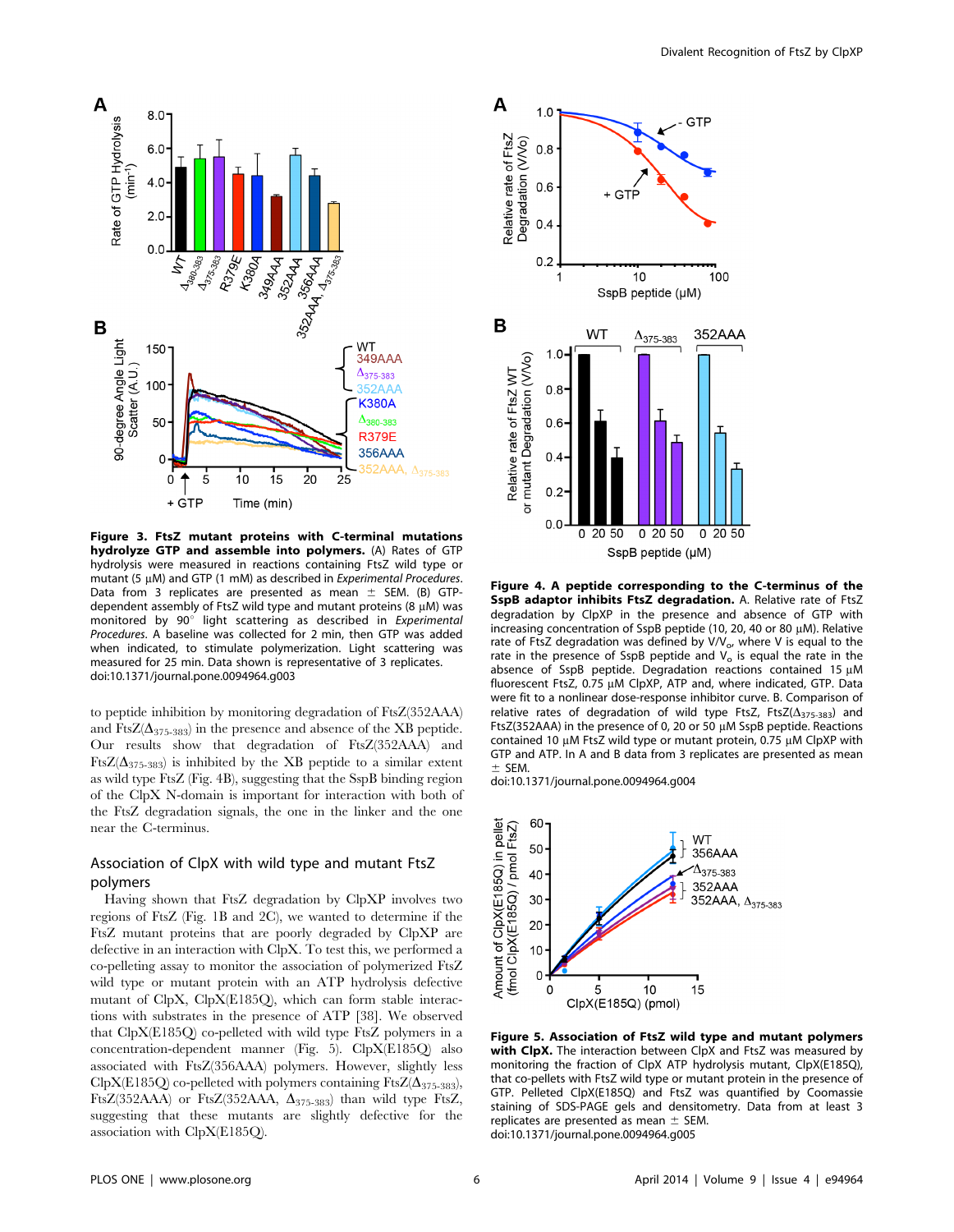#### ClpXP and MinC compete for FtsZ in vitro

MinC interacts with FtsZ in the C-terminal domain and isoleucine 374 has been shown to be important for this interaction [15]. Therefore if ClpX associates with FtsZ near the C-terminus, an interaction with MinC could potentially mask residues important for recognition by ClpX and prevent degradation in vitro. To test if MinC competes with ClpXP for FtsZ in vitro, we monitored degradation of fluorescent FtsZ by ClpXP in the presence of increasing amounts of MinC. We observed that MinC inhibited FtsZ degradation with 80% inhibition resulting from a four-fold excess of MinC dimer over FtsZ monomer (Fig. 6A). In a control experiment, we observed that degradation of GFP-ssrA by ClpXP was not inhibited by MinC (Fig. S3). One interpretation of our results is that there is competition between ClpXP and MinC in vitro for binding the C-terminal domain of FtsZ.

Both MinC and ClpXP have independently been shown to destabilize FtsZ polymers in vitro leading to polymer disassembly [7,18]. In our in vitro competition experiment, we observed inhibition of FtsZ degradation when MinC was in excess over FtsZ. However, in vivo FtsZ is in large excess over MinC, based on estimates of 10,000 and 400 molecules of FtsZ and MinC, respectively, per cell [39,40]. Consequently, multiple modulators of FtsZ assembly are likely acting independently and at the same time on the large amount of FtsZ inside the cell. Therefore, to test if MinC and ClpXP act concurrently to disrupt FtsZ polymers in vitro when MinC and ClpXP are under limiting conditions, we monitored FtsZ polymer abundance after incubation with ClpXP and MinC. MinC was added first to preassembled FtsZ polymers, then ClpXP and ATP were added to the reaction. After a short incubation, the remaining FtsZ polymers were collected by centrifugation and quantified. The supernatant fractions, which



Figure 6. MinC competes with ClpXP for FtsZ in vitro. A. MinC was included in degradation reactions containing FtsZ with GTP and ClpXP (0.5  $\mu$ M). B. FtsZ (5  $\mu$ M; 125 pmol/reaction) was first preincubated with GTP (2 mM) and then incubated with MinC (2  $\mu$ M), ClpXP (0.5  $\mu$ M) and ATP, as indicated. FtsZ polymer disruption was monitored by measuring the amount of fluorescent FtsZ present in high-speed centrifugation pellets. In A and B data from 3 replicates are presented as mean  $\pm$  SEM.

doi:10.1371/journal.pone.0094964.g006

were not quantified, contained mixtures of FtsZ monomers and dimers, as well as products of the degradation reaction when ClpXP and ATP were included. In control experiments, the addition of either ClpXP or MinC to FtsZ polymers caused a reduction in FtsZ polymer abundance by 33% for ClpXP and 25% for MinC (Fig. 6B). When ClpXP and MinC were both included in the reaction, there was a 65% reduction of FtsZ polymers. The reduction was similar to the additive value of the individual contributions of ClpXP and MinC, or approximately 60%, and dependent on the presence of ATP. These results suggest that under our conditions, MinC and ClpXP perform independent and concurrent disruption activities on FtsZ polymers in vitro.

#### FtsZ C-terminal mutants are defective for function in vivo

In E. coli, clpX and clpP are dispensable for growth and genetic deletion of  $\partial pX$  or  $\partial pP$  is not associated with division defects [7,19]. In addition ClpXP-dependent phenotypes have not been described. Since the C-terminal region of FtsZ is essential for interactions with known cell division proteins as well as ClpXP, it is likely that any growth defects exhibited by our FtsZ mutant proteins are caused by failure of FtsZ to interact with essential cell division proteins including MinC, FtsA or ZipA. However, we tested FtsZ mutant proteins in vivo to determine if mutations in regions of FtsZ important for ClpXP degradation are also associated with defects in FtsZ function. We expressed each mutant FtsZ protein from a plasmid in an  $\text{fts}\text{Z}84$  temperature sensitive strain [41] and measured the number of CFUs after incubation at 42°C. In control experiments, expression of wild type FtsZ from a plasmid supported growth of  $\frac{\partial \mathcal{L}}{\partial \mathcal{L}}$  cells at 42°C, while cultures of cells carrying the control vector were unable to grow (Fig. 7). Expression of FtsZ( $\Delta_{375-383}$ ) and FtsZ(R379E) did not support growth and cells expressing  $FtsZ(\Delta_{380-383})$  were partially functional, as expected since residues in this region are important for interactions with both ZipA and FtsA. Cells expressing FtsZ(K380A) grew slightly better than those expressing wild type FtsZ, while substitution mutations in residues 375 through 378 impaired FtsZ function in vivo (Fig. S4A), as previously reported [16]. Expression of the FtsZ linker mutant proteins FtsZ(349AAA), FtsZ(352AAA) and FtsZ(356AAA) support growth of  $\text{fts}\text{Z}84$  cells at  $42^{\circ}\text{C}$ , similar to cells expressing wild type FtsZ (Fig. 7). However, cells expressing the double mutant FtsZ(352AAA,  $\Delta_{375-383}$ ) were unable to grow. The cell growth defects detected in this assay likely reflect changes in interactions with essential cell division proteins such as MinC, FtsA or ZipA. In addition, no defects were detected in our assay in cells expressing FtsZ(352AAA) or FtsZ(356AAA), which are defective for degradation by ClpXP in vitro.

Next, we tested whether the FtsZ mutant proteins localize to Zrings in wild type cells by expressing each FtsZ mutant protein as a green fluorescent protein (GFP) fusion from a plasmid. All GFP-FtsZ mutant proteins tested assembled into ring-like structures in dividing cells (Fig. S5). Expression of GFP-FtsZ proteins containing triple alanine substitutions in the linker region showed normal Z-rings and no obvious cell division defects. In contrast, many of the C-terminal mutations, including R379E and  $\Delta_{375-383}$ , were associated with mild cell filamentation and multiple Z-rings in some cells (Fig. S5 and Fig. S4B). Filamentation and Z-ring localization was observed in cells that expressed GFP-FtsZ proteins containing mutations at residues 375, 376, 377 and 378 (Fig. S4B) [16]. Cells expressing GFP-FtsZ( $\Delta_{380-383}$ ) or GFP-FtsZ(K380A) exhibited normal Z-ring formation and were not filamentous.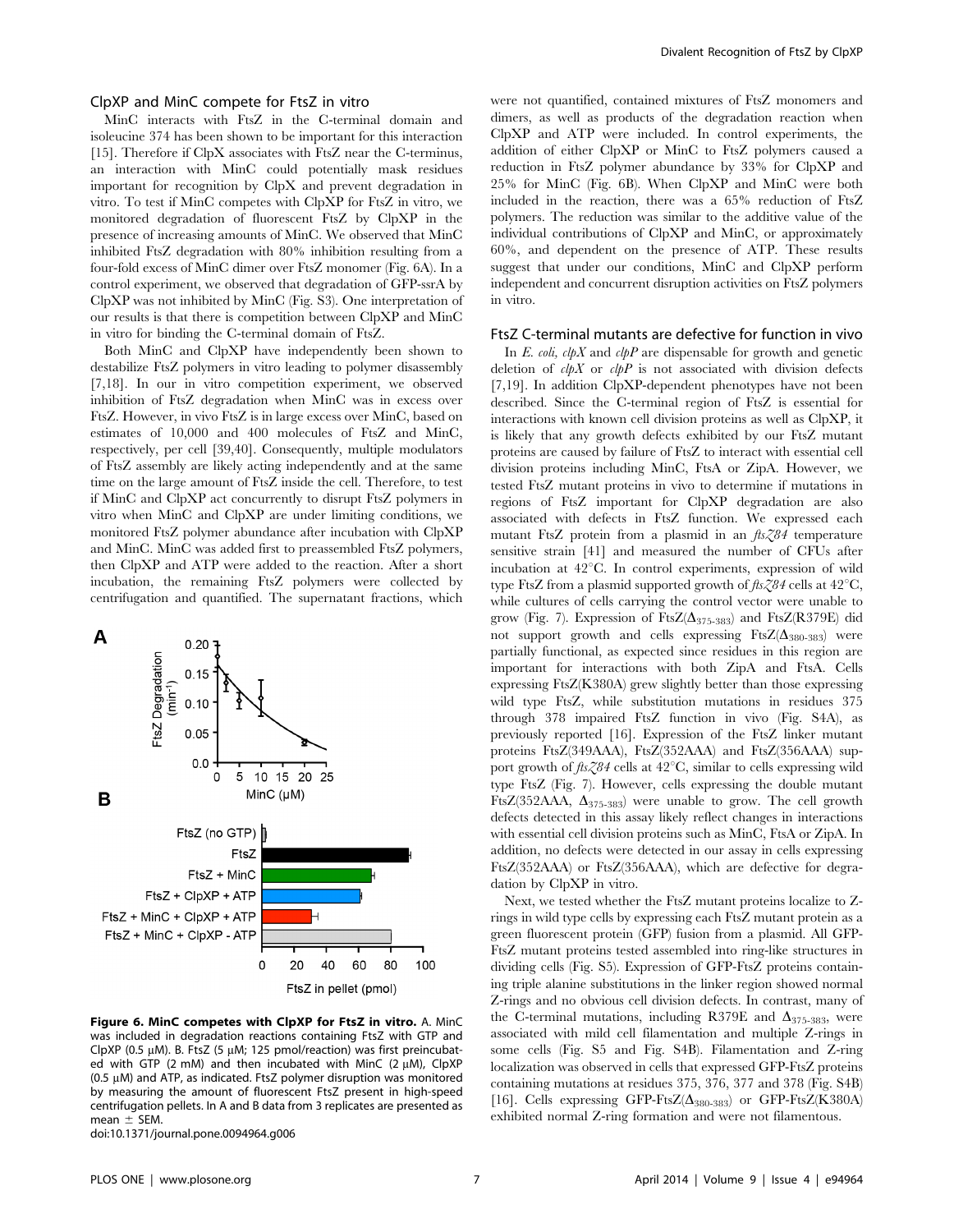

Figure 7. Mutations in the FtsZ C-terminal domain impair FtsZ **function in vivo.** FtsZ mutant proteins were tested for function in vivo by comparing CFUs of ftsZ84 cells expressing FtsZ mutant proteins after incubation in liquid culture at the restrictive temperature (42 $^{\circ}$ C) for 4 hours as described in Experimental Procedures. Data from 3 replicates are presented as mean  $\pm$  SEM. doi:10.1371/journal.pone.0094964.g007

#### Discussion

In this study, we have identified two regions near the FtsZ Cterminus that are important for proteolysis by ClpXP. The Cterminal end of FtsZ harbors a motif that resembles the C motif-2 family of ClpX recognition motifs proposed in Flynn, et al [21]. Like the ClpXP substrate MuA, the C-terminus of FtsZ contains positively charged residues, R379 and K380, which are important for degradation by ClpXP [4]. Our results further show that there is a second site important for degradation by ClpXP that is located 30 residues from the C-terminus of FtsZ in a highly flexible and unstructured linker region [34]. Another ClpXP substrate, MuA, also utilizes additional contacts to stabilize the ClpX-interaction, and the presence of multiple ClpX recognition sites in FtsZ may serve a similar function [4]. In FtsZ, both sites can function independently since both FtsZ(352AAA) and FtsZ( $\Delta_{375-383}$ ) are partially defective and inhibited by the SspB C-terminal peptide (Fig. 1B, 2C and 4B). A change in the rate of degradation could result from impaired recognition, unfolding, translocation into ClpP, or proteolytic cleavage. Co-pelleting assays between FtsZ mutants and an ATP hydrolysis-defective mutant of ClpX (Fig. 5) are consistent with the suggestion that the reduced rates of degradation may be due to defective recognition. However in our assay FtsZ(352AAA,  $\Delta_{375-383}$ ) was only partially defective for an interaction with ClpX(E185Q), which could suggest that substrate engagement is impaired.

GTP-dependent polymerization of FtsZ shown here, and previously with the GTP-analog GMPCPP [7], enhances the rate of degradation of FtsZ (Fig. 1B), suggesting that the GTP-bound or polymer form of FtsZ may be recognized more efficiently. This could be due to exposure of additional contacts upon GTPbinding or polymerization, or due to enhanced association supported by multivalent interactions with polymerized FtsZ. Interestingly, C-terminal substitution mutants of FtsZ at residues P375, A376, or F377 are not stimulated for degradation in the presence of GTP compared to the absence of GTP (Fig. S1), suggesting that these residues could be important for stabilizing interactions with ClpX; however, GTP enhances the rate of degradation of FtsZ( $\Delta_{375-383}$ ), which does not contain residues 375 through 377, by  $\sim$  40% (Fig. 1). Multimerization may be important for enhancing degradation of low affinity substrates by ClpXP by increasing the local concentration of recognition sites and therefore promoting an interaction with ClpX. In our studies with FtsZ, we observed that the rate of degradation is maximal when both the C-terminal and linker regions are present and FtsZ is incubated under conditions that promote polymerization (Figs. 1B and 2C). Moreover, additional interactions between FtsZ and ClpX, which contains six N-domains per hexamer, may stabilize the interaction or function as a tether to promote additional recognition events.

We observed that FtsZ(R379E), which is poorly degraded by ClpXP in vitro, causes a severe growth defect (Fig. 7 and S5). Since there are no cell growth phenotypes associated with deletion of  $clpX$  or  $clpP$  in wild type E.  $coli$ , this result suggests that this residue is important for interactions with cell division proteins, such as MinC or FtsA, in addition to ClpX. Other substitution and deletion mutations introduced in the C-terminal conserved region of FtsZ also caused severe functional defects when expressed in  $fts\zeta\bar{8}4$  cells and when expressed as GFP fusion proteins (Fig. 7, S4 and S5). In contrast, expression of FtsZ linker mutants FtsZ(352AAA) and FtsZ(356AAA), which are partially defective for degradation by ClpXP in vitro, in  $\text{fs}\text{Z}84$  cells grown at the restrictive temperature did not result in obvious functional defects (Fig. 7). A recent study also reported no defects associated with the replacement of residues in the linker region [34].

The C-terminal variable region of FtsZ, which contains the last six residues of FtsZ, from B. subtilis has been shown to promote the lateral bundling of FtsZ polymers [31]. In contrast to the results with B. subtilis FtsZ, neither the variable region nor the unstructured linker region of E. coli FtsZ has been shown to promote bundling of filaments [31,34]. The FtsZ C-terminal mutant proteins examined in our study form single-stranded polymers, however we observed several pairs or bundles of filaments by electron microscopy (Fig. S2), but they were not the dominant species observed.

Several proteins in the cell, both essential and non-essential, influence the dynamic assembly and disassembly of FtsZ. The major inhibitor of FtsZ polymerization in the bacterial cell is MinC. Our data demonstrate that like MinC, ClpXP is also capable of promoting disruption of FtsZ polymers (Fig. 6B). MinC binds to FtsZ and prevents assembly at the subunit interface and lateral interactions between FtsZ polymers [17,18,42]. Although it has been reported that ClpX can inhibit FtsZ polymerization in vitro under certain conditions, our previously published results indicate that FtsZ polymer disassembly activity requires ATPdependent degradation [7,43]. When MinC and ClpXP are in limiting concentrations compared to FtsZ and not in competition, then they function simultaneously to promote polymer disassembly (Fig. 6B). However, we observed that degradation of FtsZ by ClpXP is reduced by 80% in the presence of excess MinC, suggesting that MinC and ClpX are in competition and recognize overlapping regions of the FtsZ C-terminus. Recently, it was also reported that ZipA can similarly protect FtsZ from degradation by ClpXP, likely through preventing access to the FtsZ C-terminus [44]. Degradation of FtsZ by ClpXP occurs more efficiently under conditions that promote FtsZ polymerization (Fig. 1B) [7]. Therefore disassembly of FtsZ polymers by MinC could also contribute to the reduced FtsZ degradation observed in vitro in the presence of MinC.

FtsZ was initially identified as a ClpXP substrate in E. coli in a proteomics study to isolate kinetically-trapped ClpP complexes from cell lysates [21]. Recently, a similar proteomics study in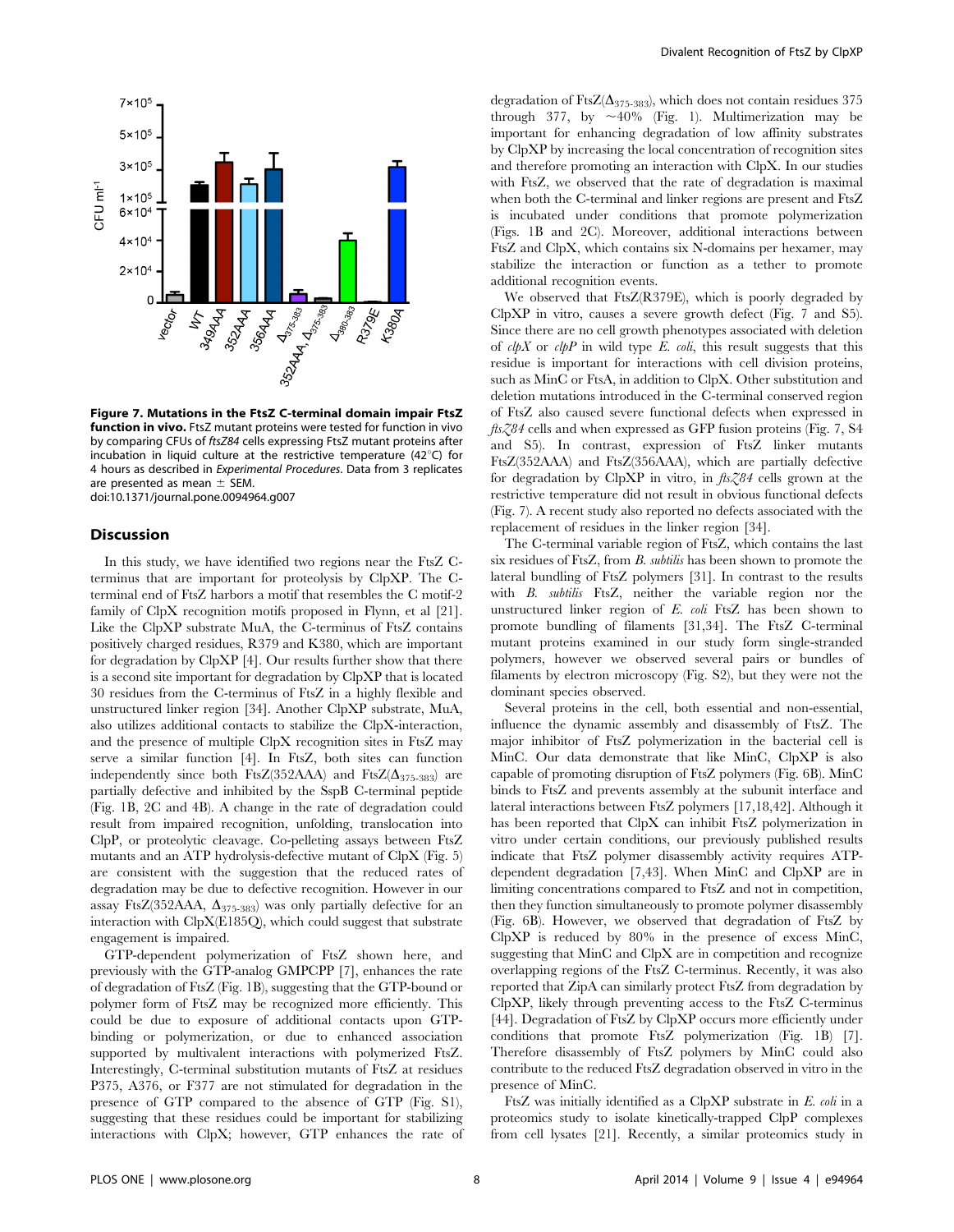Staphylococcus aureus, also identified FtsZ as a substrate for ClpPmediated degradation [45]. Direct interactions between ClpX and FtsZ have also been reported in Bacillus subtilis and Mycobacterium tuberculosis, although FtsZ does not appear to be degraded by ClpXP in these organisms  $[46, 47]$ . In E. coli, the physiological effect of inhibiting FtsZ degradation in a cell where division is partially defective, such as the  $f \in \mathcal{Z}84$  strain, is beneficial, resulting in partial suppression of the phenotype when  $\partial pX$  or  $\partial pP$  is deleted [25]. The role of FtsZ degradation during the division process in a wild type cell is less clear, however modest overexpression of ClpXP enhances FtsZ degradation and causes cellular filamentation associated with defective division [7]. Our results demonstrate that the specific degradation of FtsZ by ClpXP occurs through a complex recognition mechanism that is modulated by FtsZ conformation and may be impacted by the presence of other cell division proteins, including MinC and ZipA, and thus provides a mechanism for the cell to modulate division through proteolysis of FtsZ.

#### Supporting Information

Figure S1 Substitution of residues near the FtsZ Cterminus modulates the rate of degradation by ClpXP. Comparison of rates of degradation of FtsZ, FtsZ(L378A), FtsZ(F377A), FtsZ(A376V) and FtsZ(P375G) in the presence and absence of GTP from in vitro degradation reactions containing 10  $\mu$ M wild type or mutant fluorescent FtsZ and 1  $\mu$ M ClpXP. Data from 3 replicates are presented as mean  $\pm$  SEM. (TIF)

Figure S2 FtsZ mutant proteins with C-terminal mutations assemble into filaments. FtsZ mutant proteins  $(5 \mu M)$ were incubated GTP, then visualized by negative staining and electron microscopy as described in Experimental Procedures (SI). Arrows point to the appearance of filament pairs or bundles in micrographs showing FtsZ(352AAA), FtsZ(R379E) and FtsZ(352AAA,  $\Delta$ <sub>375-383</sub>). (TIF)

Figure S3 MinC does not inhibit degradation of GFPssrA by ClpXP. Degradation of GFP-ssrA  $(0.5 \mu M)$  by ClpXP  $(0.4 \mu M)$  was monitored as described in Experimental Procedures in the presence and absence of MinC  $(5 \mu M)$  by measuring the decrease of fluorescence over time. (TIF)

### References

- 1. Sauer RT, Baker TA (2011) AAA+ proteases: ATP-fueled machines of protein destruction. Annu. Rev. Biochem. 80: 587–612.
- 2. Neher SB, Sauer RT, Baker TA (2003) Distinct peptide signals in the UmuD and UmuD' subunits of UmuD/D' mediate tethering and substrate processing by the ClpXP protease. Proc. Natl. Acad. Sci. U S A 100: 13219–13224.
- 3. Thibault G, Houry WA (2012) Role of the N-terminal domain of the chaperone ClpX in the recognition and degradation of lambda phage protein O. J. Phys. Chem. B. 116: 6717–6724.
- 4. Abdelhakim AH, Oakes EC, Sauer RT, Baker TA (2008) Unique contacts direct high-priority recognition of the tetrameric Mu transposase-DNA complex by the AAA+ unfoldase ClpX. Mol. Cell 30: 39–50.
- 5. Kirstein J, Moliere N, Dougan DA, Turgay K (2009) Adapting the machine: adaptor proteins for Hsp100/Clp and AAA+ proteases. Nat. Rev. Microbiols. 7: 589–599.
- 6. Dougan DA, Weber-Ban E, Bukau B (2003) Targeted delivery of an ssrA-tagged substrate by the adaptor protein SspB to its cognate AAA+ protein ClpX. Mol. Cell 12: 373–380.
- 7. Camberg JL, Hoskins JR, Wickner S (2009) ClpXP protease degrades the cytoskeletal protein, FtsZ, and modulates FtsZ polymer dynamics. Proc. Natl. Acad. Sci. U S A 106: 10614–10619.
- 8. Adams DW, Errington J (2009) Bacterial cell division: assembly, maintenance and disassembly of the Z ring. Nat. Rev. Microbiol. 7: 642–653.

Figure S4 Mutations near the FtsZ C-terminal domain impair FtsZ function in vivo. A. FtsZ mutant proteins were tested for function in vivo by monitoring high temperature growth of ftsZ84 cells expressing FtsZ mutant proteins in a dilution spot plate assay under permissive (30  $^{\circ}$ C) and restrictive (42  $^{\circ}$ C) conditions. B. Z-ring localization of GFP-FtsZ mutant proteins was visualized by fluorescence microscopy in live cells (strain JC0390) undergoing division. Expression of GFP-FtsZ mutants proteins was induced by arabinose as described in Experimental Procedures (SI). Images are representative of at least 3 data sets. (TIF)

Figure S5 Expression of GFP-tagged FtsZ mutant proteins causes Z-ring defects. Z-ring localization of GFP-FtsZ wild type (WT) and mutant proteins was visualized by fluorescence microscopy (top panel) and DIC microscopy (bottom panel) in live cells (strain JC0390) undergoing division. Expression of GFP-FtsZ mutants proteins was induced by arabinose and cells were imaged as described in Experimental Procedures (SI). (TIF)

Text S1 Experimental Procedures. (DOCX)

Table S1 E. coli strains and plasmids used in functional assays in vivo.

(PDF)

#### Acknowledgments

We thank Shannon Doyle, Danielle Johnston and Olivier Genest for helpful discussions. We thank the reviewers for their insightful comments and helpful suggestions. We also thank Sherri Rennoll and Gabriella Johnson for laboratory assistance and Carol Ayala at Rhode Island Hospital for expert technical assistance with the electron microscope. Fluorescence and DIC microscopy was performed using the Rhode Island Genomics and Sequencing Center, which is supported in part by the National Science Foundation under EPSCoR Grants Nos. 0554548 & EPS-1004057.

#### Author Contributions

Conceived and designed the experiments: JLC JRH SW. Performed the experiments: JLC MGV LR JRH. Analyzed the data: JLC JRH SW. Wrote the paper: JLC SW.

- 9. Michie KA, Lowe J (2006) Dynamic filaments of the bacterial cytoskeleton. Annu. Rev. Biochem. 75: 467–492.
- 10. Durand-Heredia JM, Yu HH, De Carlo S, Lesser CF, Janakiraman A (2011) Identification and characterization of ZapC, a stabilizer of the FtsZ ring in Escherichia coli. J. Bacteriol. 193: 1405–1413.
- 11. Hale CA, Shiomi D, Liu B, Bernhardt TG, Margolin W, et al. (2011) Identification of Escherichia coli ZapC (YcbW) as a component of the division apparatus that binds and bundles FtsZ polymers. J. Bacteriol. 193: 1393–1404.
- 12. Lutkenhaus J (2007) Assembly dynamics of the bacterial MinCDE system and spatial regulation of the Z ring. Annu. Rev. Biochem. 76: 539–562.
- 13. Cho H, McManus HR, Dove SL, Bernhardt TG (2011) Nucleoid occlusion factor SlmA is a DNA-activated FtsZ polymerization antagonist. Proc. Natl. Acad. Sci. U S A 108: 3773–3778.
- 14. Tonthat NK, Arold ST, Pickering BF, Van Dyke MW, Liang S, et al. (2011) Molecular mechanism by which the nucleoid occlusion factor, SlmA, keeps cytokinesis in check. EMBO J. 30: 154–164.
- 15. Shen B, Lutkenhaus J (2009) The conserved C-terminal tail of FtsZ is required for the septal localization and division inhibitory activity of MinC(C)/MinD. Mol. Microbiol. 72: 410–424.
- 16. Ma X, Margolin W (1999) Genetic and functional analyses of the conserved C-terminal core domain of Escherichia coli FtsZ. J. Bacteriol. 181: 7531–7544.